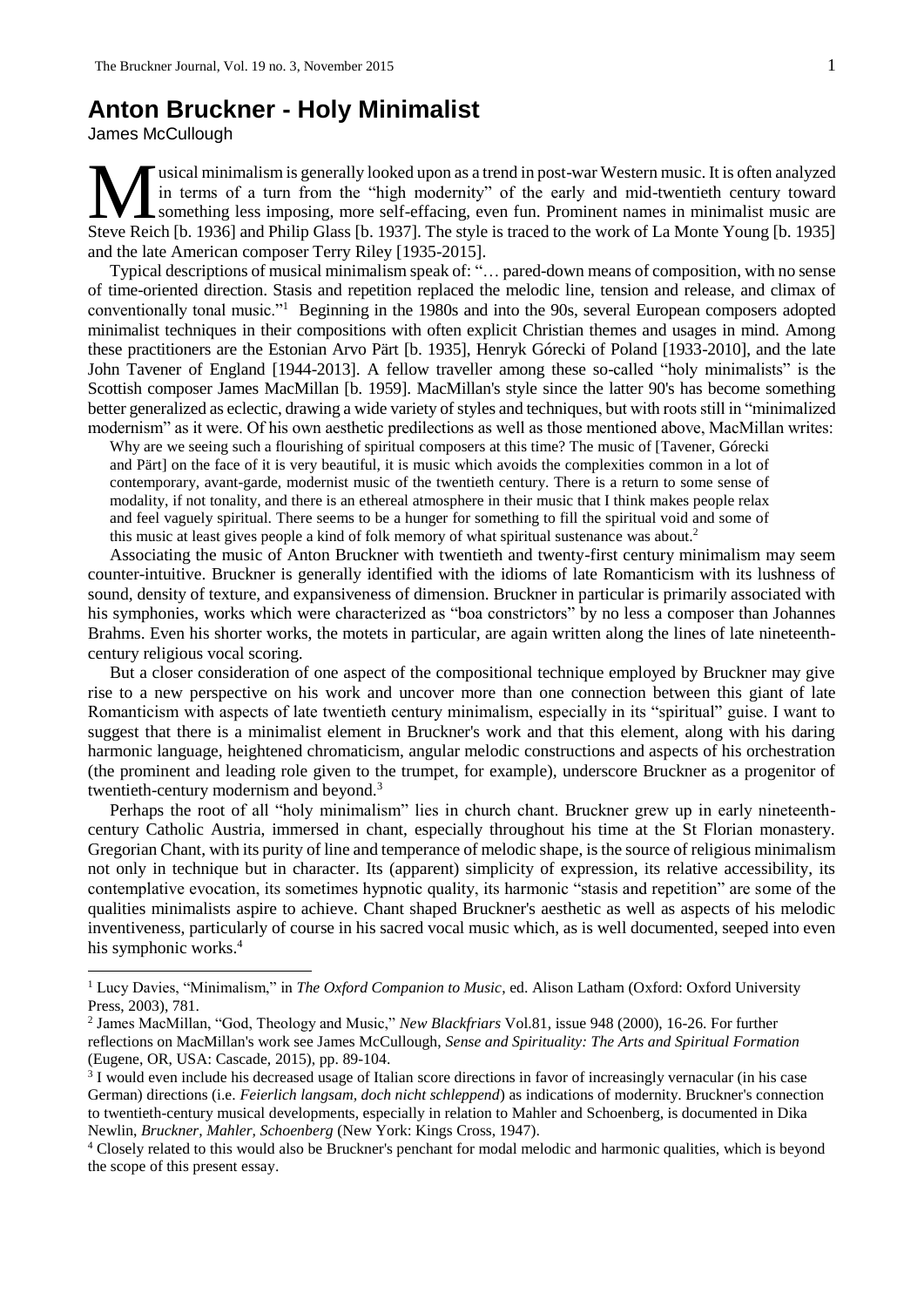Another aspect of Bruckner's "minimalism" is his use of ostinato. This too is rooted in Bruckner's immersion in church music, especially of the Baroque period. One reason why Bruckner lies so uneasily in late Romantic music is his fundamentally Baroque aesthetic, both in terms of musical technique (polyphonic texture, use of fugue, augmentation, inversion, etc.), antiphonal aspects of his orchestration, and its frequently religious subject matter. Ostinato means "persistent," and Bruckner makes use of persistent, repetitive patterns. One thinks for example of the string figure that opens the Third Symphony in D minor (a figure making its initial appearance in the Symphony in D minor, "die Nullte"), Ex. 1:



## **Ex. 1** Symphony No. 3 (1889) opening

Here we see an ostinato pattern in the high strings accompanied by a rhythmic support in the low strings with no harmonic modulation for thirty bars. On top of this Bruckner introduces the symphony's main theme, on the trumpet, which in itself is an example of a kind of minimalism, Ex. 2:

## **Ex 2** Symphony No. 3, first theme.



Passages of non-modulating harmony are not original with Bruckner. One thinks of the finale of Beethoven's Fifth Symphony and its final eighty bars of pure C major belted out by the full orchestra, or the entire Prelude to *Das Rheingold* designed of hardly more than arpeggios of E flat major. Bruckner has his predecessors, but what functions as a concluding flourish or a theatrical effect in other works becomes something more *constitutive* in Bruckner's symphony.

One work where Bruckner's usage of repetitive patterns leads to almost disturbing effect is the infrequently performed Second Symphony in C minor. The first movement, for example, derives much of its character from a combination of ostinato in the strings and an intrusive "motto theme" in the trumpet which is employed almost monolithically throughout the movement<sup>5</sup>, Ex 3 & 4

**Ex 3** Symphony No. 2, first movement, strings.

1



<sup>5</sup> Bruckner scholar Hans-Hubert Schönzeler identifies the trumpet theme as the first instance, albeit in a dotted variation, of the famous "Bruckner rhythm" that will make such endless appearances throughout his subsequent symphonic works; *Bruckner* (London: Marion Boyars Ltd., 1978), 59.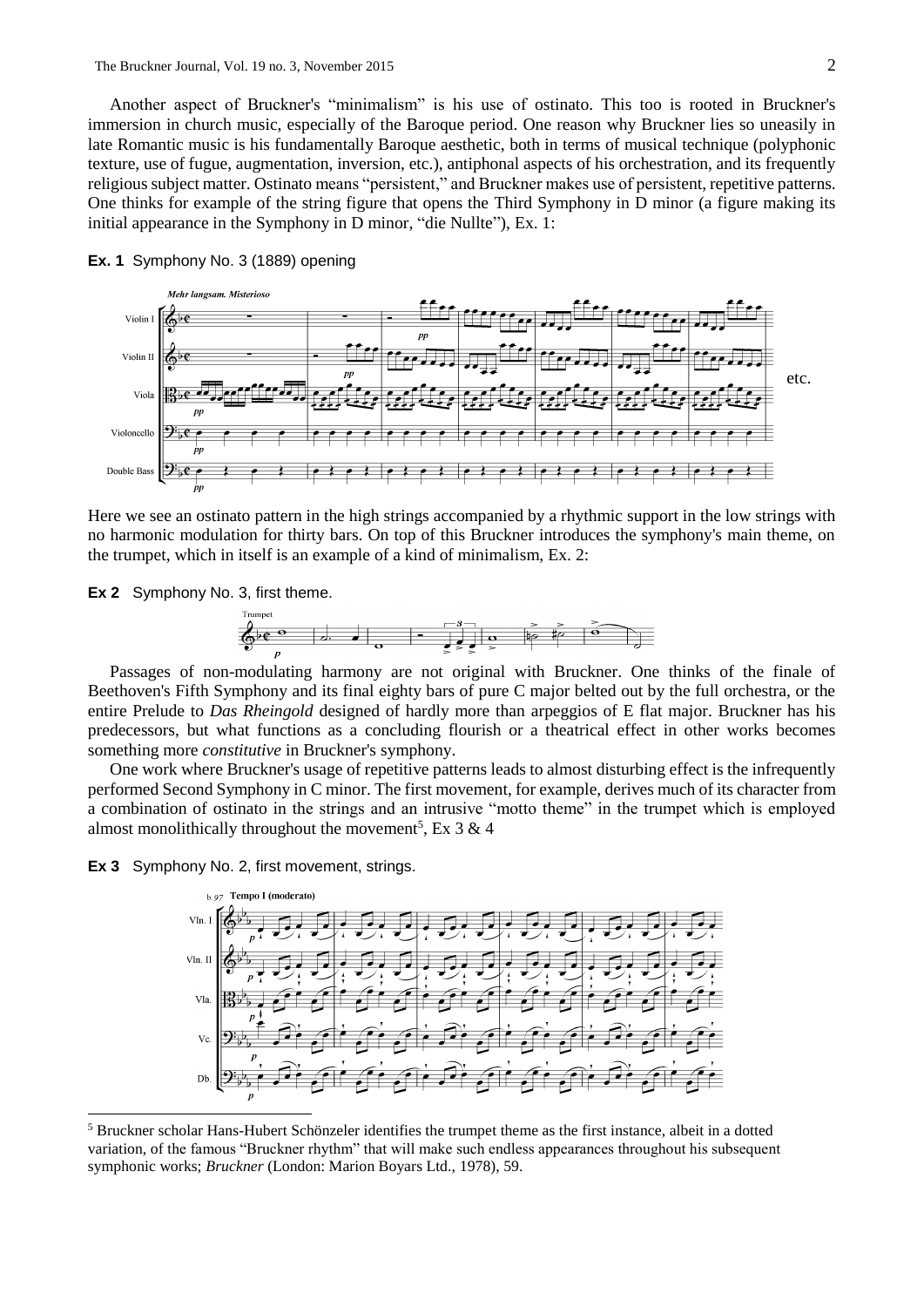**Ex 4** Symphony No.2, first movement, trumpets



The overall effect of the movement is of course one of density and texture, but it is built upon a foundation of almost monomaniacal repetition of figures and bare themes. A close listening of this oft-overlooked piece may bear out this analysis.<sup>6</sup>

Closely related to Bruckner's employment of repetitive patterns is his use of sequentially repeated phrases in the construction of his famous climaxes. One thinks immediately of the climaxes achieved in the Adagio movement of the Seventh Symphony in E Major, a motivic phrase it shares with the "Non Confundar" section of the *Te Deum*. The use of sequentially-repeated phrases is standard fare in Bruckner's symphonies, and again roots his compositional style in techniques associated with the Baroque.

One aspect of minimalist technique is the reduction of material down to its most fragmentary, atomistic elements which are then manipulated or more often used in highly repetitive patterns. Of all the symphonies one would think that the mammoth Eighth Symphony in C minor would be the least minimalistic. But close analysis of the workings of the piece may reveal otherwise.

Consider its opening theme, Ex 5:

1

**Ex5** Symphony No. 8, first movement.



This remarkable theme with its suggestion of Phrygian modality is *reduced and fragmented* by Bruckner into a four-note motif that is then deployed to create a whole texture in an extended passage in the middle of the development, bars 251-298. This opening theme returns in the Finale, as was Bruckner's wont, reduced to its four-note motivic form, bringing the symphony to its impressive and tonic-key affirming conclusion.

The use of motivic material and its manipulation is part and parcel of the whole Northern European musical tradition. Bruckner received and advanced this inheritance. Brahms makes similar moves, and in this light minimalism draws on these techniques of reduction, repetition and variation (or lack of it). Minimalism takes this inheritance and turns it against it, heightening it to effective (or annoying, depending on the listener) use. For some practitioners of this kind of minimalism, the aim of this reduction is to reveal something of the essential, even divine, lying beneath the music often lost in self-conscious clutter and banter of late Romantic/high Modern styles. My contention is that Bruckner is translating aspects of his Baroque sensibilities into late Romantic forms and so giving rise to the edifices of sound that for some evoke something of the divine-human relationship, for others something a little over-padded and meandering.<sup>7</sup>

<sup>6</sup> Günter Wand's 1981 recording of this symphony with the Cologne Radio Symphony Orchestra (contained in the RCA boxed set of the nine symphonies) pulls no punches in exhibiting these qualities imbedded in the score.

<sup>&</sup>lt;sup>7</sup> I wish to acknowledge Ken Ward's suggestive help in this analysis, and recommend Julian Horton's analysis of the first movement in "On the Harmonic Idiom of Bruckner's Eighth Symphony," *The Bruckner Journal* Vol. 14, No. 3, Nov 2010, 20-34.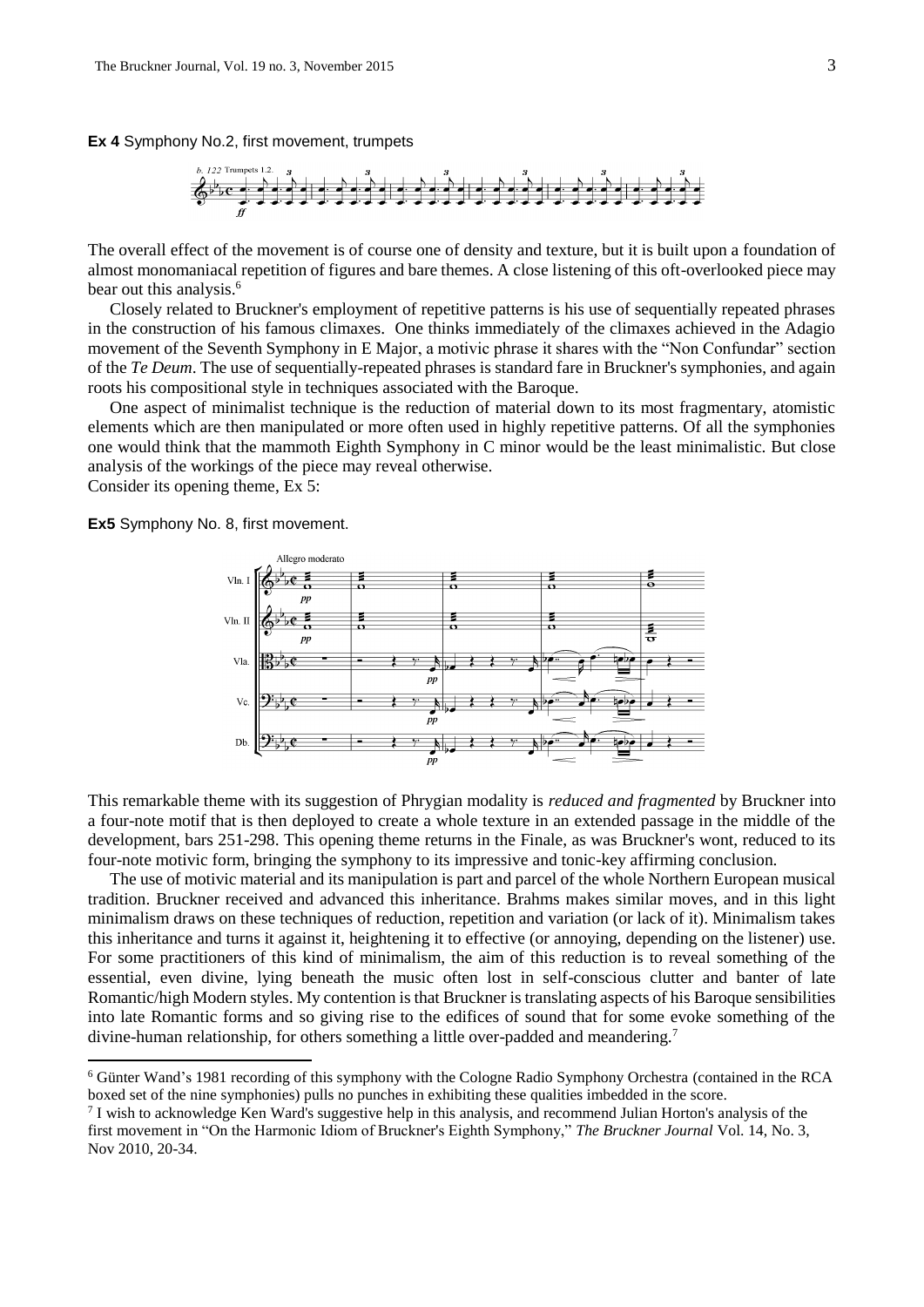For this writer the "Holy of Holies" of Bruckner's "holy minimalism" is the 1884 setting of the medieval *Te Deum*. Here many of the conventions of Bruckner's mature style are on display. Consider the unison string ostinato pattern that opens and provides the unique energy and propulsion of the piece, Ex.6:

## **Ex 6** Te Deum opening string figure



...over which Bruckner's chant-inflected choral line is supported, likewise in stark vocal unison, Ex 7:





The unison string accompaniment figure continues for the first ten bars of the work unabated and unmodulated. Its suggested presence is maintained in the strings throughout much of the twenty-minute long work, being reprised in the score explicitly at several points and bringing the piece to its affirmative conclusion. Like the symphonic examples here highlighted, the overall effect of the *Te Deum* may not be one of "minimalism," but upon examination one sees that Bruckner creates the atmospheric and elemental effect of the work through sometimes minimalistic means. Self-conscious minimalism will simply pick up where such music leaves off and deploy it to heightened effect.

Reference to Bruckner's influence on Mahler and Schoenberg has already been made. This influence can be further traced through the work of Anton Webern and Alban Berg in terms of orchestral innovations, motivic experimentations, and austerity of sound. And in the work of Arvo Pärt, for example, we don't find an immediate imitation of Bruckner's style but a similarity of ethos in expressing religious sensibility through a reduction of means. Pärt's *Fratres* showcases the use of drone (or *ison*, drawn from the Orthodox Church musical tradition), modal harmonies, forays into dissonance, and chant-influenced texture and melodic invention. His Symphony No 3 (1971) is perhaps closer to Bruckner in terms of chorale-like passages of brass and clear references to chant in the orchestral writing. Pärt is perhaps best known for his choral works, including the *Te Deum* (1984) and the *Magnificat* (1989), which connect with Bruckner's work in obvious ways.

The composer most closely associated with repetitive minimalism is probably the American Philip Glass. His Symphony No. 3 (1995) for string orchestra exhibits his characteristic style. While not generally associated